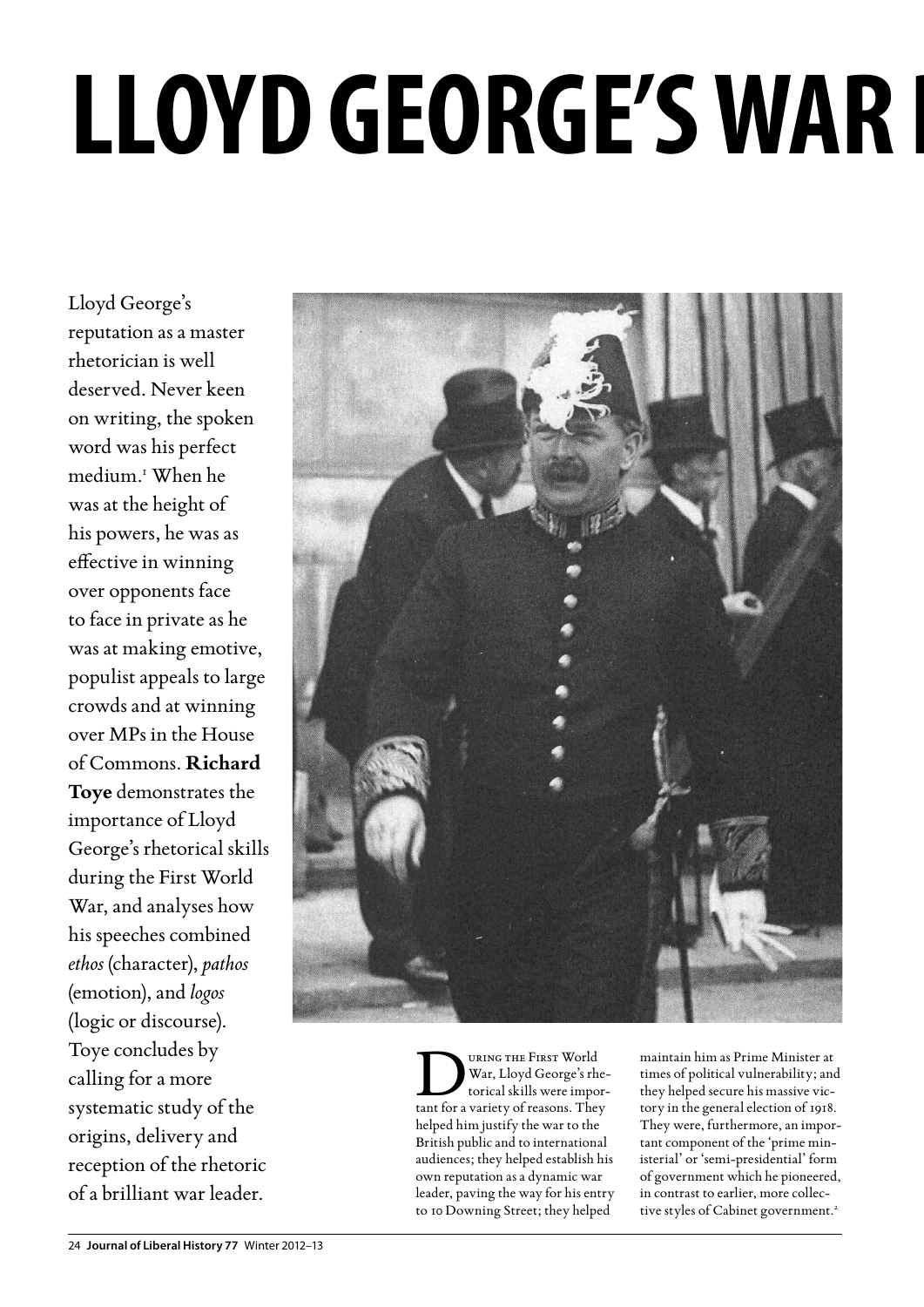# **Lloyd George's War Rhetoric, 1914 – 1918**

Surprisingly, though, Lloyd George's war rhetoric has received rather little scholarly attention, certainly by comparison with Churchill's during the Second World War.3 Of course, his many biographers have written about his speechmaking, often to excellent effect, and there is plenty of other literature that touches upon it, at least in passing. His pre-war and post-war rhetoric has been discussed in a useful way by Iain McLean.4 Kenneth O. Morgan's recent lecture on Lloyd George as a parliamentarian contains many important insights into his rhetorical skills.5 However, in spite of valuable contributions by L. Brooks Hill and David R. Woodward, we lack a systematic account of his rhetoric throughout the 1914–18 period as a whole.<sup>6</sup> That is a much larger task than can be attempted in an article of this length. It is, however, possible to examine some key developments and episodes which cast light on broader themes. In examining these, it is helpful to bear in mind the three Classical rhetorical appeals: to *ethos* (character), to *pathos* (emotion, or the emotional character of the audience), and to *logos* (logic or discourse). Considering how Lloyd George's speeches made use of varying combinations of these appeals helps us to understand his undoubted rhetorical success.

By the time that war broke out, Lloyd George was, of course, an extremely experienced orator, with nearly twenty-five years in parliament behind him. Much of what he knew about public speaking came from the nonconformist chapel tradition. Although he was no conventional Christian, his unselfconscious use of religiously infused language was an asset for a radical politician who wanted to establish a reputation for highminded moral fervour, and his war speeches too had an evangelical flavour.7 But he was also influenced by the culture of the music hall, hence his ability – noted by Morgan – to move swiftly between moral injunction and knockabout humour.8

When he became an MP, in 1890, Gladstone was still Liberal leader. In old age, he recalled: 'I learned from Gladstone that to be effective in attack you must confine yourself to one subject on a narrow front.'9 And, for a long time, it was attack that he was best at. This was true, of course, of his eloquent denunciations of the Boer War. It was also true of his subsequent peacetime career as a Cabinet minister. Peel had used the technique of 'government in Opposition' – the responsible pose of the would-be Prime Minister. Lloyd George and his fellow Liberal Winston Churchill instead performed 'Opposition in government', launching scathing attacks on the landed elite in order to whip up support for radical social policies. It was the former, arguably, who was the more effective of the two. Robert Roberts, chronicler of working-class life in Salford, recalled how his father and a friend idolised Lloyd George but thought little of Churchill: 'Unlike their hero, the orator supreme, they considered him a shifty and mediocre speaker with a poor delivery."<sup>0</sup> On the other hand, Lloyd George's brilliant efforts, which contained elements of improvisation, were thought to lack the literary quality needed to read well in the papers the next day.11 Reputedly, it was his *eminence grise*, *News of the World* proprietor Lord Riddell, who persuaded him to reserve his most important speeches for Saturdays to ensure that they would receive coverage in the Saturday evening papers, the Sunday papers, and the Monday ones too:

When newspaper reporters appealed to L.G. that if the speeches were made in the Left: Lloyd George during the First World War *(Photograph by kind permission of Llyfrgell Genedlaethol Cymru/The National Library of Wales.)*

afternoon they would clash with the foot-ball news L.G. said 'when would you like them – 11 o'clock in the morning?' On their saying 'yes' he did his best to ensure that he should speak in some conference or at the laying of some memorial stone or in some great factory at that hour on Saturday; furthermore, he undertook to provide them with a draft of his speech the previous day, subject only to the variation which new events or new inspiration might bring forth.<sup>12</sup>

Lloyd George's rhetorical methods generated much suspicion, of course. His famous speech in the Limehouse district of East London in defence of his tax-raising Budget of 1909 was seen by opponents as an effort to stir up class warfare; 'Limehousing' became a byword for rabble-rousing and demagoguery. During the war, however, the sense that he was authentically in touch with the mood of the people gave him a public *ethos* that many other politicians lacked. Similarly, as a former pro-Boer (although never actually a pacifist) Lloyd George was in some ways an unlikely advocate of war. This could also be turned into a strength, though. Having consistently opposed large-scale arms spending before 1914, and having been converted to British intervention on the Continent only at the very last minute, no one could reasonably accuse him of being a warmonger. Nor, in fact, was it easy to accuse him of hypocrisy. His famous warning to Germany at the time of the Agadir crisis in 1911 stood as a marker of his willingness to defend the European balance of power and the British national interest. His brand of Liberalism was also associated with the defence of the rights of small nations, which the German invasion of Belgium seemed to violate spectacularly.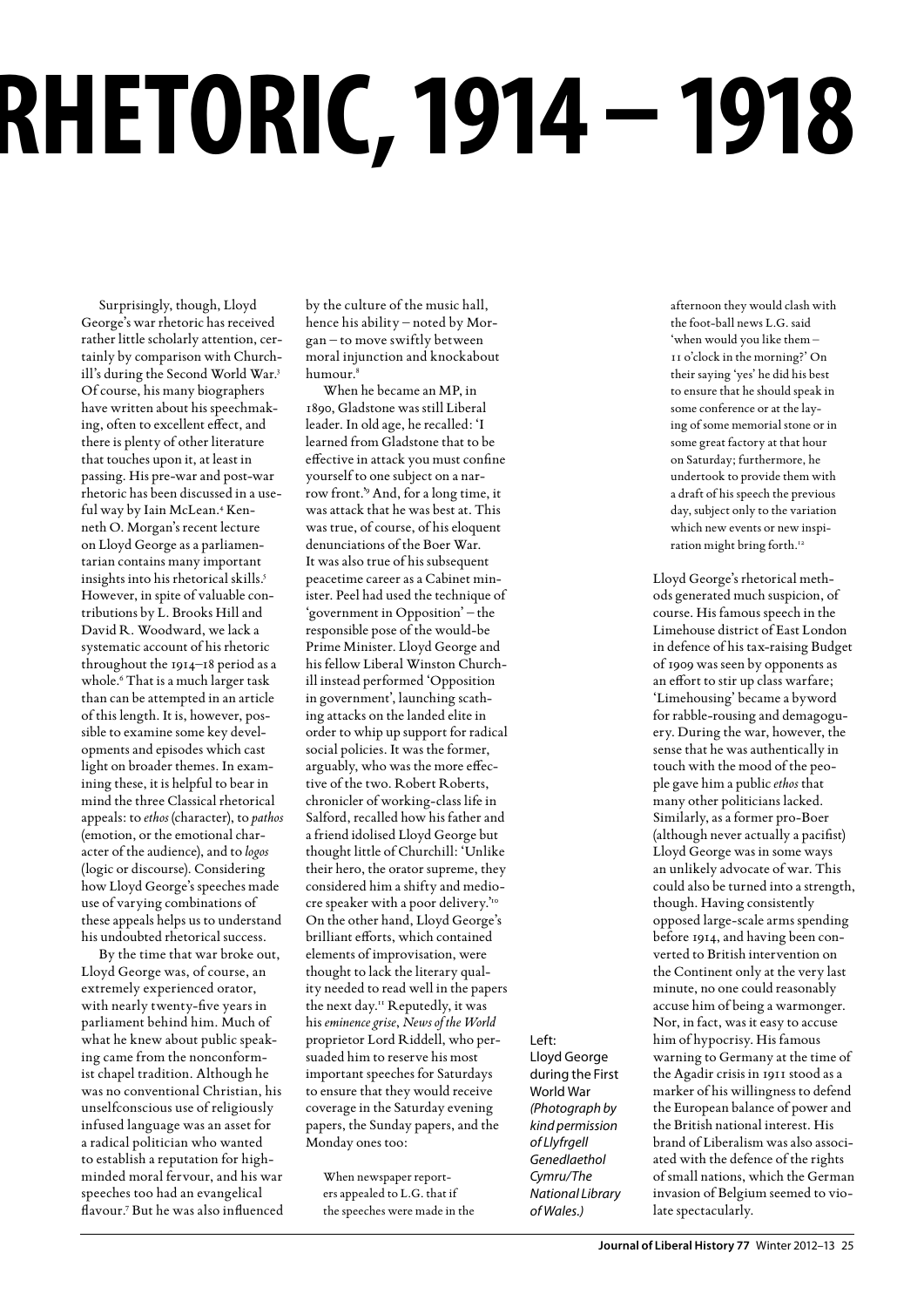### **lloyd george's war rhetoric, 1914–1918**

In the first autumn of the war, then, Lloyd George's carefully cultivated public character was almost perfectly pitched. He could be seen as someone who had pursued peace up to the final moment, but who had reluctantly concluded that participation in the war was necessary, in line with his known commitment to use force, *in extremis*, to protect Britain's honour. Who better, then, to win over waverers, for if even he supported the war, who else could possibly object? And there was, perhaps, more of a need to convert doubters than has traditionally been allowed. The standard picture of August 1914 is of widespread war enthusiasm, with men rushing mindlessly to join up before it was all over. Catriona Pennell has recently shown, however, that things were much more complex, with people often taking weeks to mull over what they knew were momentous, life-changing decisions.13 This means that, in the early weeks, leading public figures had a potential role to play in cementing public attitudes.

His speech at the Queen's Hall in the West End on 19 September 1914 was a landmark. It was printed and circulated widely and was received with great enthusiasm by the press. The audience consisted primarily of the London Welsh and the purpose was recruitment. Lloyd George was able to deploy *ethos* by playing on his own Welsh background, which also served another purpose. As Bentley Gilbert has pointed out, he was in the midst of a battle to persuade Kitchener, the War Secretary, to allow the creation of a specifically Welsh army corps: 'A strong response to his call for men would be proof that an appeal for Welsh recruits could be made on a national basis.'14 The speech was an attempt to demonstrate that the war was being fought on behalf of Liberal values, including the rights of the 'little nations', specifically Belgium and Serbia, but also, by implication, Wales. Lloyd George also sought to show that the war could not have been avoided 'without national dishonour'. This could be seen, superficially as a purely emotive appeal; but he also used *logos* in order to argue that national honour was fundamental to the proper working of international relations, notwithstanding the fact that many crimes had been committed in its

name. Britain's treaty commitment to Belgium represented a solemn duty. The alternative to fulfilling it was to adopt the German view of treaties as mere scraps of paper that could be violated if they conflicted with national interest. The *Times* report shows how he used a combination of humour and rhetorical questions to work up his audience to fever pitch:

The whole house burst into laughter when Mr. Lloyd George asked: 'Have you any  $\xi_5$ notes about you; or any of those neat little Treasury  $f_{\rm d}$  notes?' But the mood changed when he went on to exclaim:- 'If you have burn them; they are only scraps of paper!' And there were fierce cheers in response to his telling questions and answers:- 'What are they made of? – Rags. What are they worth? – The whole credit of the British Empire.'<sup>15</sup>

The speech's peroration was dominated by *pathos*. It centred on a metaphor from his Welsh boyhood. He had, he said, known a beautiful valley between the mountains and the sea, 'sheltered by the mountains from all the bitter blasts' of the wind, and therefore snug and comfortable, but 'very enervating'. The British people had, he said, been living in a sheltered valley for generations.

We have been too comfortable and too indulgent, many, perhaps, too selfish, and the stern hand of fate has scourged us to an elevation where we can see the everlasting things that matter for a nation – the great peaks we had forgotten, of Honour, Duty, Patriotism, and, clad in glittering white, the towering pinnacle of Sacrifice pointing like a rugged finger to Heaven. We shall descend into the valleys again; but as long as the men and women of this generation last, they will carry in their hearts the image of those mighty peaks whose foundations are not shaken, though Europe rock and sway in the convulsions of a great war.<sup>16</sup>

As John Grigg has pointed out, Lloyd George's claim that he envied young people their 'opportunity'

**In the first autumn of the war, then, Lloyd George's carefully cultivated public character was almost perfectly pitched. He could be seen as someone who had pursued peace up to the final moment, but who had reluctantly concluded that participation in the war was** 

**necessary.** 

to fight sat uncomfortably with his private desire to keep his own sons out of harm's way. He used his influence to get them positions as aides-de-camp to generals (although they both later undertook more dangerous service).<sup>17</sup> Had this become known at the time it would have seriously damaged his *ethos* – as indeed would the knowledge that his secretary Frances Stevenson was also his mistress.

That, of course, was a closely guarded secret at the time, although Stevenson's name did gain some public prominence as the editor (or 'arranger') of a volume of Lloyd George's speeches published in 1915. By the time the book came out, he was well established in his new position as Minister of Munitions. That post had been created in May that year as part of the political shake-up triggered partly by the shortage of shells and partly by Churchill's problems at the Admiralty. With a coalition government now in place, Lloyd George's role in increasing production augmented his reputation as a man of drive and determination – but without his speeches his administrative ability might have counted for less with the public. One contemporary commentator described Lloyd George's lifetime technique – applicable in both war and peace – as follows:

Provide a cry which is, or can be made, popular. Promote a popular movement for its effective prosecution. Inspire that movement with enthusiasm by a great platform campaign.<sup>18</sup>

The contrast with the Prime Minister, H. H. Asquith, was striking. Asquith did not merely appear (perhaps somewhat unfairly) as a weak hand on the tiller and an advocate of 'wait and see'; he also failed to articulate as clearly as Lloyd George the moral case for war. Lloyd George's speeches in favour of conscription in the winter of 1915-–6 accentuated the differences between the two men (although it should also be noted that his address to munitions workers on Clydeside on Christmas Day met such hostility that he attempted to suppress news of what had happened.)<sup>19</sup> In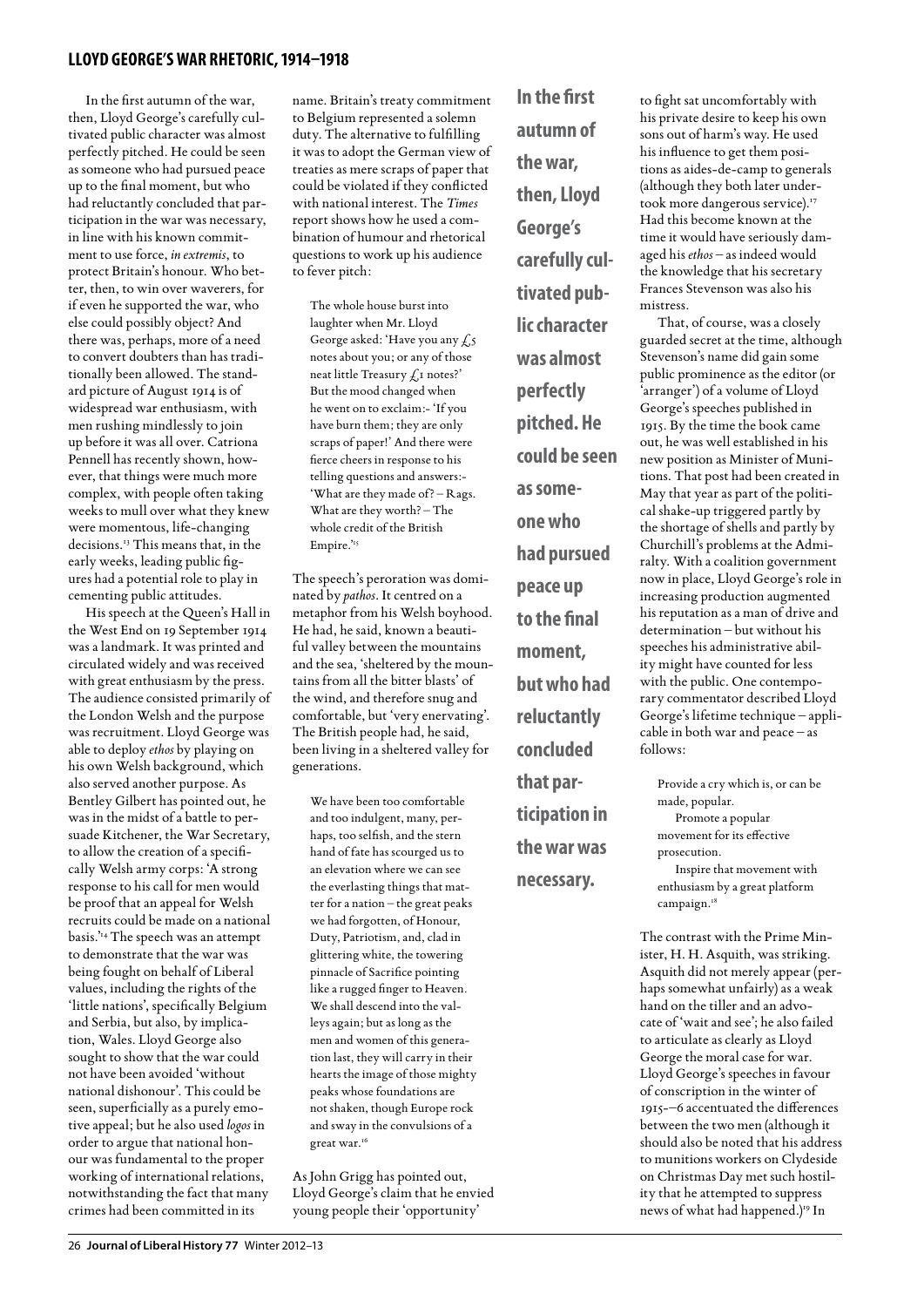a famous Commons speech he said that the words 'too late' were 'two fatal words of this War':

Too late in moving here. Too late in arriving there. Too late in coming to this decision. Too late in starting with enterprises. Too late in preparing. In this War the footsteps of the Allied forces have been dogged by the mocking spectre of 'Too Late'; and unless we quicken our movements damnation will fall on the sacred cause for which so much gallant blood has flowed. I beg employers and workmen not to have 'Too Late' inscribed upon the portals of their workshops: that is my appeal.<sup>20</sup>

Although couched as an injunction to both sides of industry, this passage could also be seen as an oblique attack on Asquith's laid-back leadership style. Had Asquith himself been a more effective rhetorician of war he might have been less vulnerable to the Westminster intrigues that eventually drove him out of Downing Street.

As Prime Minister for the final two years of the war, Lloyd George needed his rhetorical skills as much as ever. As the head of a new coalition, he was dependent on the Conservatives for a majority; and, with disgruntled Asquithians waiting to pounce on any mis-step, he was always potentially vulnerable to any new crisis that might emerge. Lloyd George was helped by Asquith's seeming unwillingness – or inability – to strike effectively in debate. He recalled: 'When Asquith used to attack me on a wide front, I knew I was well away, and just sat back and waited my time. Later, I picked out what subjects suited me, dealt with them at great length and apologised for not dealing with the rest because of lack of time.'21 He was also subject to assault from the left, which may have seemed particularly threatening at a time when Russia was in the throes of revolutionary turmoil. In November 1917, he made a speech in Paris 'of perhaps brutal frankness', as he put it himself. He said that the creation of the new Allied War Council had been delayed by 'national prejudice' and considerations of prestige among the Allies.<sup>22</sup> Although this was seen by many at the time as refreshingly honest, the Labour

**As Prime Minister for the final two years of the war, Lloyd George needed his rhetorical skills as much as ever. As the head of a new coalition, he was dependent on the Conservatives for a majority; and, with disgruntled Asquithians waiting to pounce on any misstep, he was always potentially vulnerable to any new crisis that might** 

**emerge.** 

press in Britain did not disguise its contempt. According to the *Labour Leader*:

Mr. Lloyd George may soon find it convenient to resign his present position of responsibility for one of greater freedom, in which he will tell the world how he could have achieved victory if he had been allowed to direct the whole world according to his plans. But he cannot relieve himself of responsibility. He has been a Minister during the whole war, and he became Prime Minister a year ago with practically the powers of a Dictator, under a promise to reorganise the conduct of the war for victory. He may say that he undertook an impossible task, but he cannot transfer his responsibility to others.<sup>23</sup>

Although he would ultimately be hailed as 'The Man Who Won the War', during the conflict itself he was often subject to heavy criticism, which often focused on his 'dictatorial' ways. This was a charge which resulted in part from his neglect of parliament. *Hansard* records him as having spoken there on only twelve days in 1917, which was massively less active than Asquith had been as Prime Minister the previous year.

However, Lloyd George could still put on a stellar performance there when the occasion demanded. From the point of view of his political survival, probably the most dangerous moment of his premiership was the famous 'Maurice debate' of May 1918. He had been publicly accused of misleading parliament about troop levels in France prior to the Ludendorff offensive that began in March. Asquith demanded a Select Committee investigation, but made his case in a narrow, legalistic way. In his reply, Lloyd George made use of statistical evidence that was arguably dubious; at the very least he was highly selective about what he chose to present.<sup>24</sup> Regardless of whether or not the numbers were right, his speech was ostensibly based heavily on *logos*, with much discussion of which officials knew what when, and whether or not a Select Committee was the right place to judge such a question. But the comment of William Pringle, the hostile

Liberal MP who spoke next, is interesting: 'The right hon. Gentleman has stated his case with all his accustomed dexterity, and he has made an appeal to the *emotions* of the House, an appeal which no man is able to make with greater skill and greater irrelevance than himself.<sup>25</sup> Lloyd George did indeed use *pathos* when he argued that the controversy was undermining national unity and impeding the war effort: 'I really beg and implore, for our common country, the fate of which is in the balance now and in the next few weeks, that there should be an end of this sniping.'26 He also used *ethos*, both when he presented himself as a busy man being forced to deal with a dangerous distraction, and when he assaulted the character of Sir Frederick Maurice, the dissident General who had breached military discipline by taking his allegations to the press. He pointed out, devastatingly, that the disputed figures had been provided by Maurice's own department. The combination of techniques was highly effective, and the government won the vote by a big majority. Cecil Harmsworth, an MP who was a member of Lloyd George's personal secretariat, noted in his diary: 'Ll.G. in first-rate fighting trim, reduces the Opposition to speechlessness.' Harmsworth added presciently: 'One unhappy result may be the definite splitting of the Liberal Party.'27

It is usual to regard war rhetoric from the point of view of domestic political management and of maintaining the morale of the citizenry. Yet speeches had another function too, that of international diplomacy. This was not only a question of appealing to allies and neutrals for support. Public rhetoric was a way of speaking to the enemy, either in an effort to intimidate them psychologically, or to put out peace feelers. The latter had to be done in such a way as to avoid showing weakness, given that speeches were ripe for propaganda exploitation by the other side. Lloyd George's efforts to carry out this balancing act can be seen in his War Aims speech of 5 January 1918. The context for this was provided by the peace negotiations between the Bolsheviks and the Germans at Brest-Litovsk. Count Czernin, Austria-Hungary's foreign minister and spokesman for the Central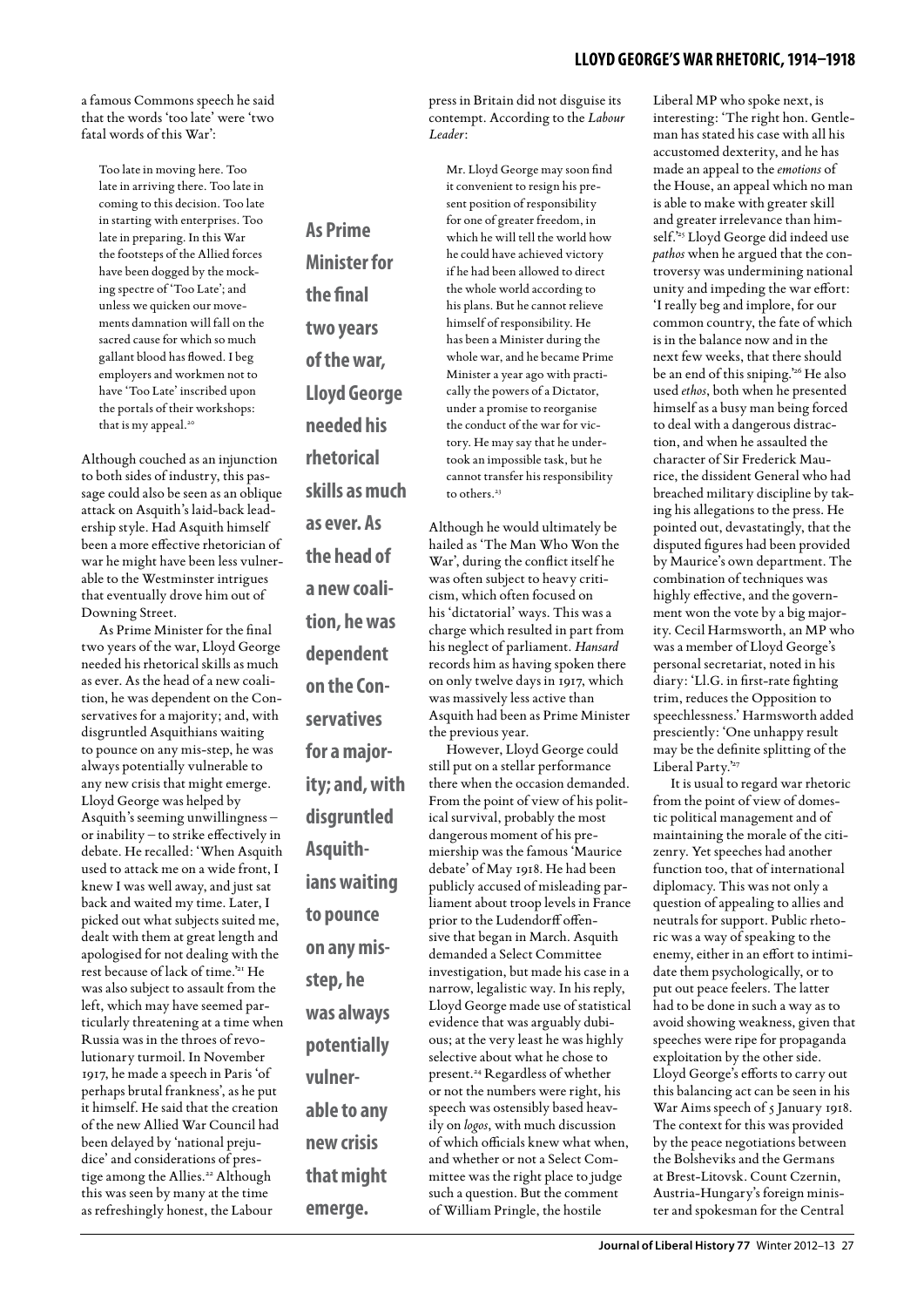## **lloyd george's war rhetoric, 1914–1918**

Powers, had suggested that they would be prepared to make 'a general peace without compulsory annexations and without contributions' (i.e. indemnities). This type of language was acceptable to the Bolsheviks, but Czernin's condition was that Russia's allies also agreed.28 Even though it did not appear to be a bona fide peace offer, it was not a statement that the British could allow to pass without comment. As Lloyd George put it shortly before his speech:

We ought to take advantage of it to issue such a declaration of our own war aims as would maintain our own public opinion, and, if possible, lower that of the enemy. In fact, the view to which the War Cabinet inclined was to issue a declaration of our war aims which went to the extreme limit of concession, and which would show to our own people and to our Allies, as well as to the peoples of Austria, Turkey, and even Germany, that our object was not to destroy the enemy nations.<sup>29</sup>

Woodward has suggested that Lloyd George appeared to at least entertain 'the idea of a compromise peace with the enemy based on the sacrifice of Russia', although this 'did not dominate his thoughts during this period'.30 This is plausible but, overall, the speech should be seen more as a public relations gambit than a genuine effort at peace. Lloyd George did not believe that the Germans could accept terms of the kind that the British were bound to insist upon. His statement, then, 'should be regarded rather as a war move than as a peace move'.31 To his confidants, he said afterwards 'I *went as near peace as I could*', explaining that the speech 'was a counter-offensive against the German peace terms with a view to appealing to the German people and detaching the Austrians'.<sup>32</sup>

The speech was made to trade union delegates at Central Hall, Westminster. This choice of audience allowed Lloyd George to reach out to his left-wing critics, including those who were demanding progressive peace aims, by appearing to take them into his confidence. In terms of *ethos*, he presented himself as the leader of a united nation, who had secured

the agreement of both Asquith and former Foreign Secretary Sir Edward Grey for his initiative. He claimed to be 'speaking not merely the mind of the Government but of the nation and of the Empire as a whole'. There was also much use of *logos*, in the form of detailed argument about what kinds of terms would be acceptable. But there was, of course, also *pathos*, with justifications for Britain's past and present actions being wrapped up in emotive language. The Germans, at the outset, had 'violated public law' and 'ruthlessly trampled' on treaty obligations. 'We had to join the struggle or stand aside and see Europe go under and brute force triumph over public right and international justice.'33 As Lloyd George had predicted, the Germans viewed his proposed terms as unacceptable. They seem to have found the support of Labour's Arthur Henderson for the speech to be a particularly bitter blow.34 But as Lloyd George must have hoped, his approach was warmly received in America. Although he spoke a few days before President Woodrow Wilson revealed his celebrated 'Fourteen Points', the broad outlines of Wilson's approach to the peace were already known. Some unnamed US officials quoted by the *New York Times* 'noted that even President Wilson's ideas were developed more sharply [by Lloyd George] than he

himself had expressed them'.35 Immediately after the war's end, Lloyd George faced the challenge of a general election. The future treatment of Germany and the extent to which the Allies might extract reparations were key issues in the campaign. As Kenneth O. Morgan has argued, Lloyd George cannot be convicted of pure and sustained rabble-rousing jingoism.36 During a speech at Bristol on 11 December 1918, for example, he said that 'Germany must pay to the utmost limit of her capacity', but also – using *logos* – stressed that there were limits to that capacity and it was unlikely in practice that Britain could expect to receive every penny. His *ethos* as he presented it here was that of a man who throughout the whole war had 'never misled the public' and who did not want to raise false hopes. But however hard he worked to establish this, it is clear that the crowds were most affected

**Some unnamed US officials quoted by the** *New York Times* **'noted that even President Wilson's ideas were developed more sharply [by Lloyd George] than he himself had expressed them'.**

by his appeals to *pathos*, as when he said that those who had started the war 'must pay to the uttermost farthing, and we shall search their pockets for it (laughter and cheers)'. The reservations faded into the background.37 Churchill's later verdict was that 'In the hot squalid rush of the event he [Lloyd George] endeavoured to give satisfaction to mob-feeling and press chorus by using language which was in harmony with the prevailing sentiment, but which contained in every passage some guarding phrase, some qualification, which afterwards would leave statesmanship unchained'.38 This aspect of the campaign, then, represented an unsuccessful effort at expectations management that would have serious repercussions during the Versailles conference and after. The seeds of disillusion were sown at the moment of Lloyd George's greatest triumph.

In conclusion, it is appropriate to draw some comparisons with Churchill in the Second World War. None of Lloyd George's war speeches have entered popular memory, unlike Churchill's great orations of 1940. In part, this may simply because we lack recordings that can be repeated over and over again on documentaries. This fact reminds us that Lloyd George was operating in a more primitive technological environment. If he had been able to broadcast to the masses he might well have done so successfully, but in practice he was always addressing the bulk of the British population – and international opinion – indirectly, via the press. This may have required a different rhetorical approach. It is certainly true that Churchill's speeches have a literary quality that Lloyd George's lack, but we should not therefore rush to the conclusion that their political utility was superior. As Morgan puts it, 'Churchill spoke to history; Lloyd George spoke to his listeners.'39 Nor should we put Churchill's speeches on a pedestal and assume that – as legend would have it – practically everyone who heard them was thrilled and inspired. In fact, they were the subject of more criticism and dissent than is generally believed.<sup>40</sup> And if Churchill had more conspicuous triumphs than Lloyd George, he also had more flops and failures. Lloyd George made no equivalent